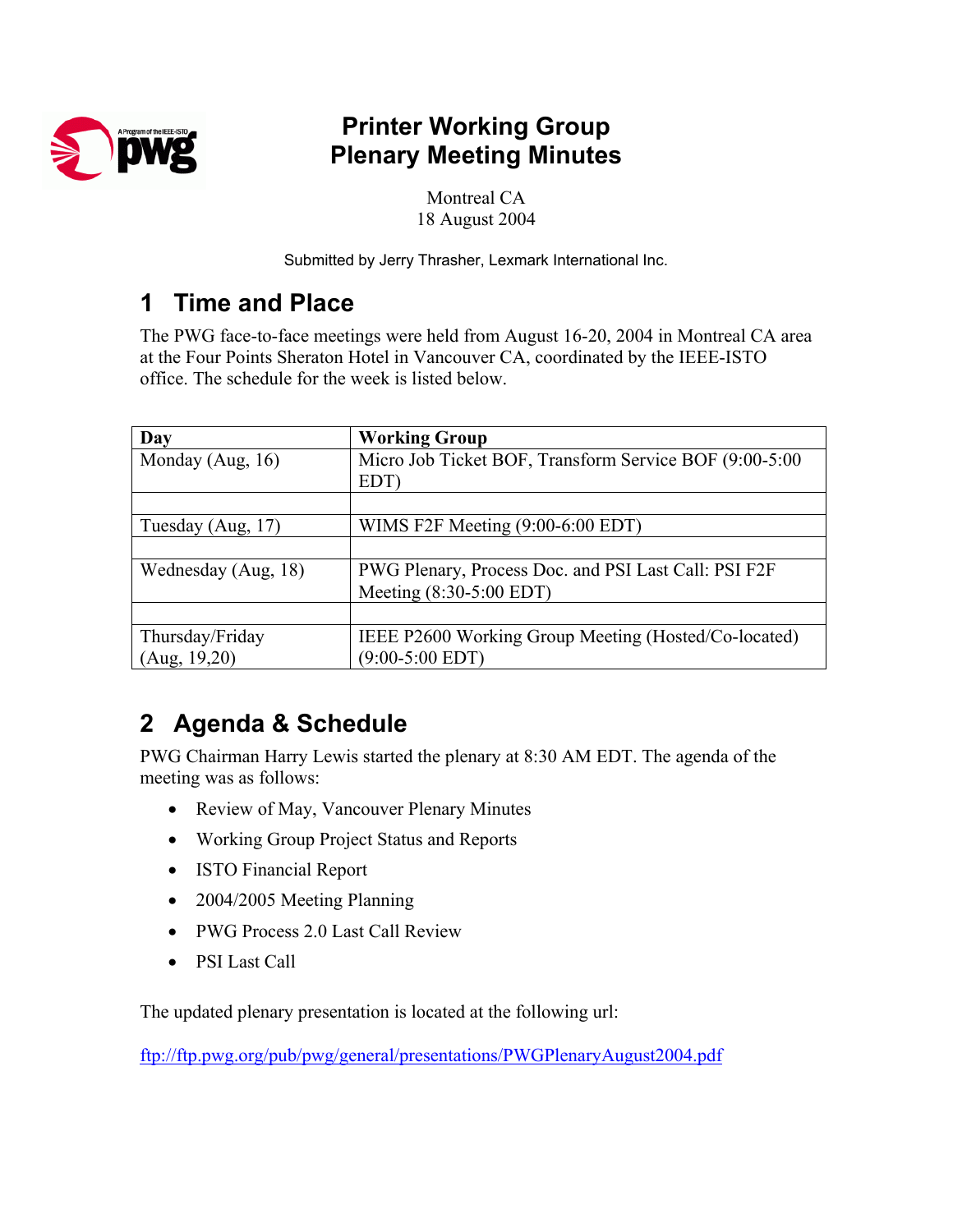### **3 Meeting Attendees**

| <b>Attendee</b>            | <b>Company</b>                  | <b>Email Address</b>              |
|----------------------------|---------------------------------|-----------------------------------|
| <b>In Person</b>           |                                 |                                   |
| Don Wright                 | <b>Lexmark</b>                  | don@lexmark.com                   |
| <b>Harry Lewis</b>         | <b>IBM Printing Systems</b>     | harryl@us.ibm.com                 |
| <b>Jerry Thrasher</b>      | Lexmark International Inc.      | thrasher@lexmark.com              |
| Lee Farrell                | <b>CDA</b>                      | lee.farrell@cda.canon.com         |
| Liang Zhao                 | Seiko Epson                     | liang.zhao@eitc.epson.com         |
| <b>Norbert Schade</b>      | <b>Oasis Semiconductor</b>      | norbertschade@oasissemi.com       |
| <b>Paul Danbold</b>        | Apple Computer, Inc.            | danbold@apple.com                 |
| <b>Peter Koldig Hansen</b> | Intermate A/S                   | ph@intermate.com                  |
| Peter Zehler               | <b>Xerox Corp</b>               | pzehler@crt.xerox.com             |
| <b>Stuart Rowley</b>       | Kyocera Technology Development  | stuart.rowley@ktd-kyocera.com     |
| <b>William A Wagner</b>    | <b>NetSilicon</b>               | wwagner@digi.com                  |
| Yasuji Takeuchi            | Konica Minolta Systems Lab. Inc | sam.takeuchi@bil.konicaminolta.us |
|                            |                                 |                                   |
| <b>Via Telecon</b>         |                                 |                                   |
| McDonald, Ira              | <b>High North</b>               | imcdonald@sharplabs.com           |
| Carney, Dennis             | <b>IBM</b>                      | dcarney@us.ibm.com                |
| Berkema, Alan              | <b>Hewlett Packard</b>          | alan berkema@hp.com               |
| Hall, Dave                 | <b>Hewlett Packard</b>          | dhall@hp.com                      |

# **4 Reports from Constituent Working Groups**

#### *4.1 WIMS*

The WIMS working group is continuing to work on the model and methods for a web services-based fleet management protocol.

The WIMS draft specification has been extensively revised and is, for the most part in sync with the various schemas.

Work is ongoing on the development of a Counter Schema and associated specification (the most significant elements that might be usable for remote management and monitoring of an MFP) for use by WIMS as well as for extension of the PWG Semantic Model.

Work continues on the Imaging System Alert Schema, Report schema, and Event schema. These are being reviewed and modified during weekly teleconferences. (See the WIMS directory on the PWG's ftp site for these draft schemas.)

(Check the WIMS web page for the current draft.)

#### *4.2 Semantic Model - SM*

No formal working group meeting held during the week.

The Semantic Model continues to be reviewed for errata as well as for extension.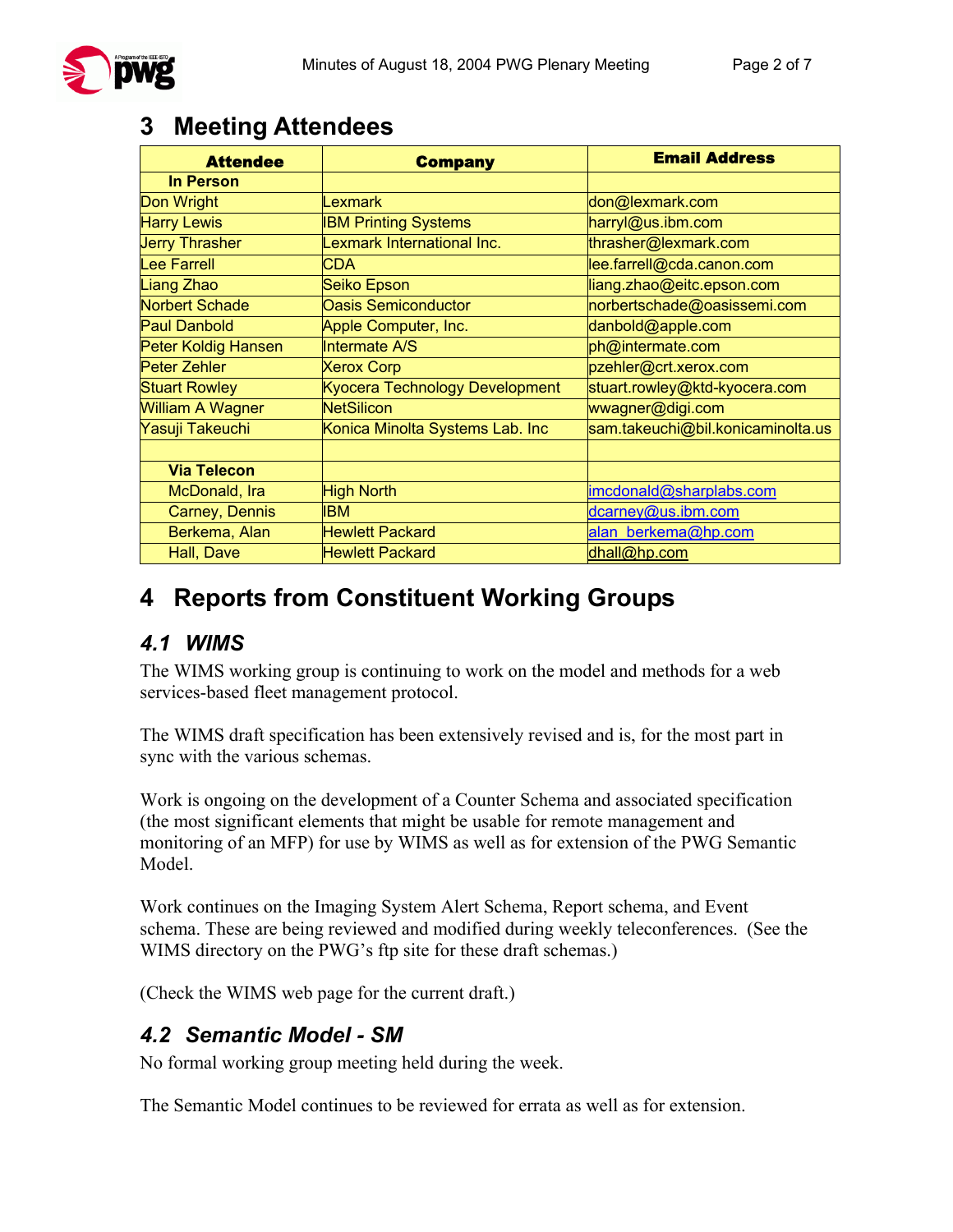The most significant is the way natural languages are added to the Semantic Model, this will require modifications to the schemas.

The main extension work currently underway is the addition of the semantics of the counters schem that are being developed in WIMS to address various aspects of accounting and billing with managed printers and MFP's.

Other areas of extension include adding sub-unit semantics for various sub-units of devices and around the area if image-able area as well as various image processing semantics.

Details will be posted to the reflector.

#### *4.3 Print Services Interface -PSI*

No formal working group meeting held during the week.

PSI is finishing last call this week and is expected to go to Formal Vote soon.

The PSI group has added a schema and specification for its specific eventing requirements as an appendix to the PSI working draft as opposed to creating a completely generic eventing schema and specification for printing.

### *4.4 IPP FAX – IFX*

No formal working group meeting held during the week.

The IPP FAX protocol specification is undergoing final working draft review such that is can be archived in a stable state in the working group directory.

IANA has assigned a port for the IPP FAX protocol (3951) for both TCP and UDP.

#### *4.5 UPDF*

No formal working group meeting held during the week.

Since the last PWG F2F meeting, UPDF passed its formal vote and has been published as PWG 5101.4-2004. The comments received with the no votes have been addressed with the commenters.

There are initial products being developed by some vendors that implement the majority of the UPDF specification.

There is the possibility that there may be some extensions to the specification needed based on these product developments.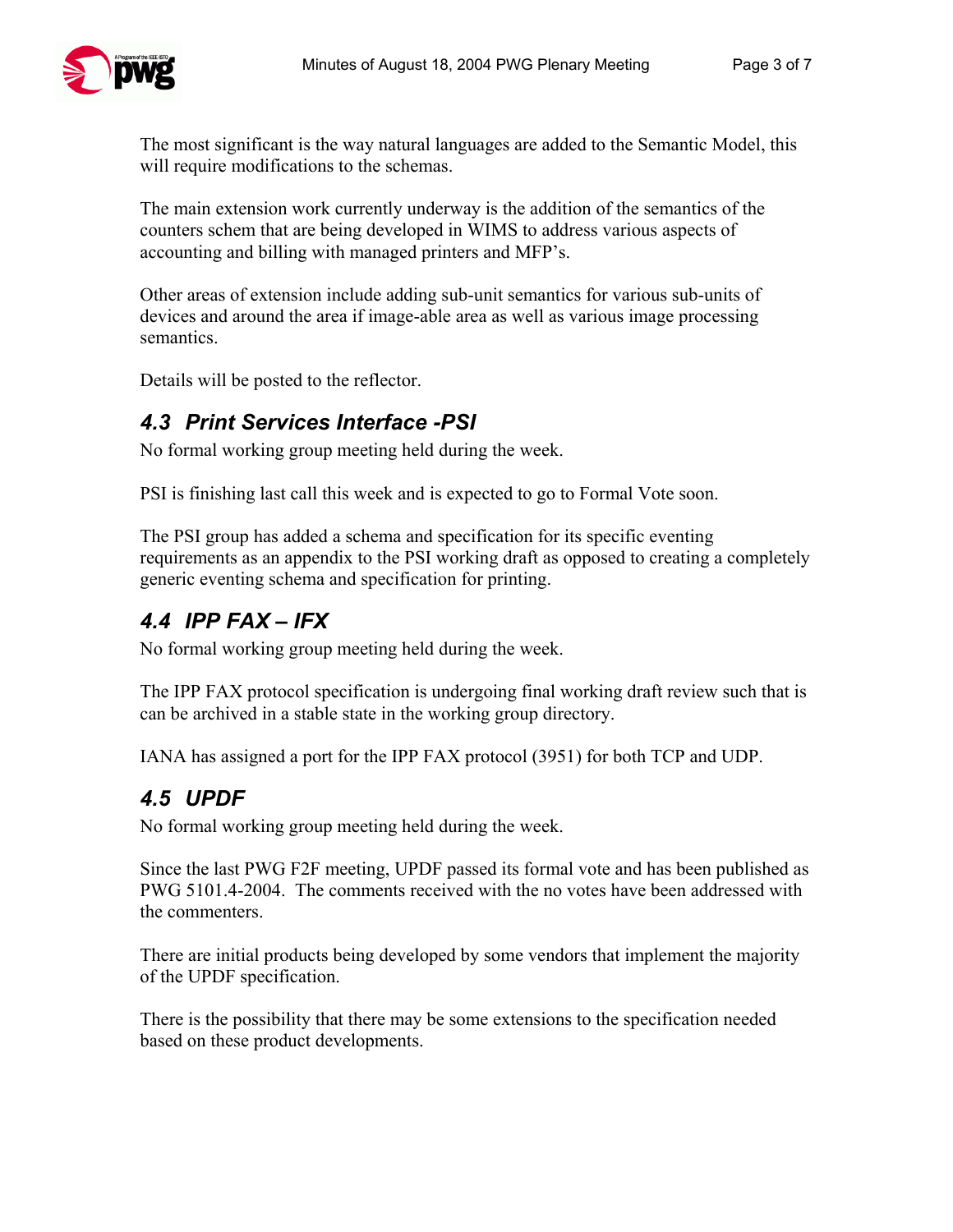

### *4.6 Transform Interface BOF*

The TFM BOF is progressing towards the creation of a new PWG working group, championed by IBM.

TFM uses concepts introduced in the PSI protocol effort to create a simple web servicesbased data transform service interface where the output of the transform is just another data format and not necessarily directed to a printing device.

An email reflector has been created (TFM) for discusssions relateing to the Transform Service Interface.

# *4.7 CE Print BOF (MJT)*

The CE BOF has transitioned in scope into specifically looking at the creation of a Micro Job Ticket that relieves the burden of requiring a full-featured XML parser or generator for representing information that is contained in the Semantic Model 1.0 Candidate Draft. There is an early draft proposal for this non-XML format that is being discussed and there is further discussion within the BOF group about how this work should progress (i.e., is there enough here to justify a compeletely new PWG working group with charter etc. or can it be handled another way…)

The CEPI reflector is going to be changed to MJT to reflect its new direction. Apple Computer Inc. has agreed to pursue the level interest from the major inkjet vendors as well as specific handheld vendors in the Micro Job Ticket.

### *4.8 XHTML-Print*

No formal working group meeting held during the week.

Both XHTML-Print and CSS-Print are now at the Candidate Recommendation status in the W3C…awaiting interoperable prototypes.

The Candidate Standard versions on the PWG site have been updated to indicate that they have been superseded by the W3C CRs.

### *4.9 MIBs*

No formal working group meeting held during the week.

The Printer MIB v2 has been published as RFC 3805, the Finisher MIB has been published as RFC 3806, and the Char-Set MIB has been published as RFC 3808.

There are no other pending MIBs to be published in the IETF.

There is some interest in looking at some sort of inter-op event for the Printer and Finisher MIBs.

### *4.10 IPP Extensions*

No formal working group meeting held during the week.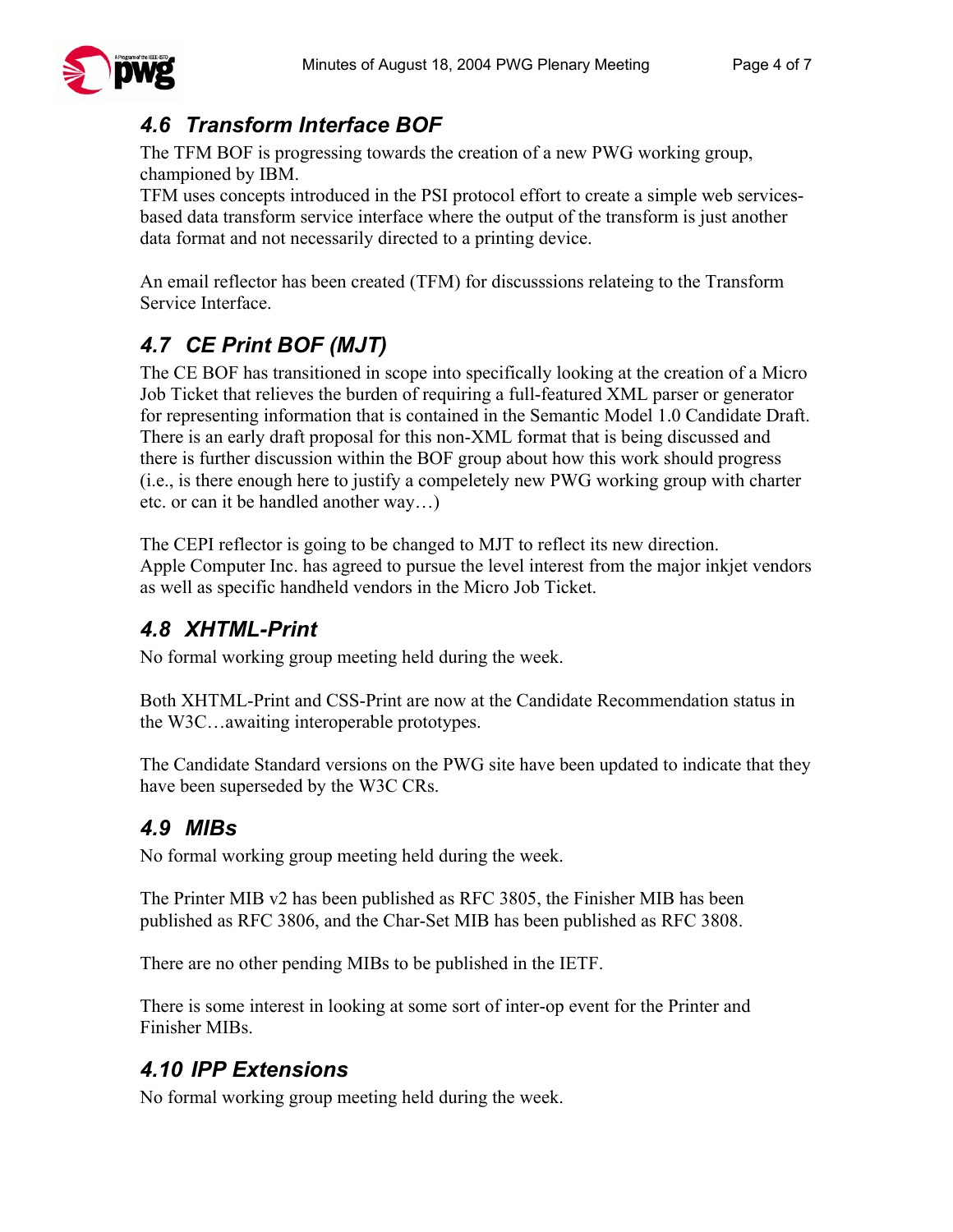

No new status or work in the PWG. The remaining IETF IPP extensions are in the process of being published as RFC's. The IETF IPP working group is in the process of being shut down.

### *4.11 PWG Process*

The Process Document is currently in Last Call and ends Aug 18. A Formal Vote will be held in the coming weeks after a draft that integrates all last minute Last Call comments have been addressed.

# **5 PWG Issues/Administration**

#### *5.1 Addressing the MFP from a Service and Device Management standpoint.*

The response to the call for interest that was sent on the PWG Announce reflector was that there were only two parties responding with interest in the creation of a service and device model for a MFP.

Therefore: Currently, any structural modeling required of an MFP for the WIMS effort with respect to the Counter structure and other device/service centric aspects of an MFP will be done in the WIMS working group but only to the extent to serve the needs of the WIMS working group.

No further action on the creation of a separate working group will be taken at this time.

#### *5.2 New Reflectors*

There is onenew reflectors (and two name changes) on the PWG.

- 1. TFM (Transform Services Interface)
- 2. CEPI will change to MJT (Micro-Job Ticket)
- 3. Changed WBMM to WIMS.

#### *5.3 PWG IT Infrastructure*

PWG server upgrade needed very soon (located on the Lexmark campus). Lexmark has requested \$5500 to purchase new hardware to host the PWG site.

Motion: by Lee Farrell. Authorize the PWG to grant Lexmark's request for \$5500.00. Seconded by Harry Lewis.

Discussion: Question: Is there money in the PWG coffers to provide this money? Briefly reviewed the PWG financials to gauge the level of funding in the PWG. (requests for PWG finances should be made to the PWG chair)

Vote: 11 Yes, 0 No, 0 Abstain……Motion Passes.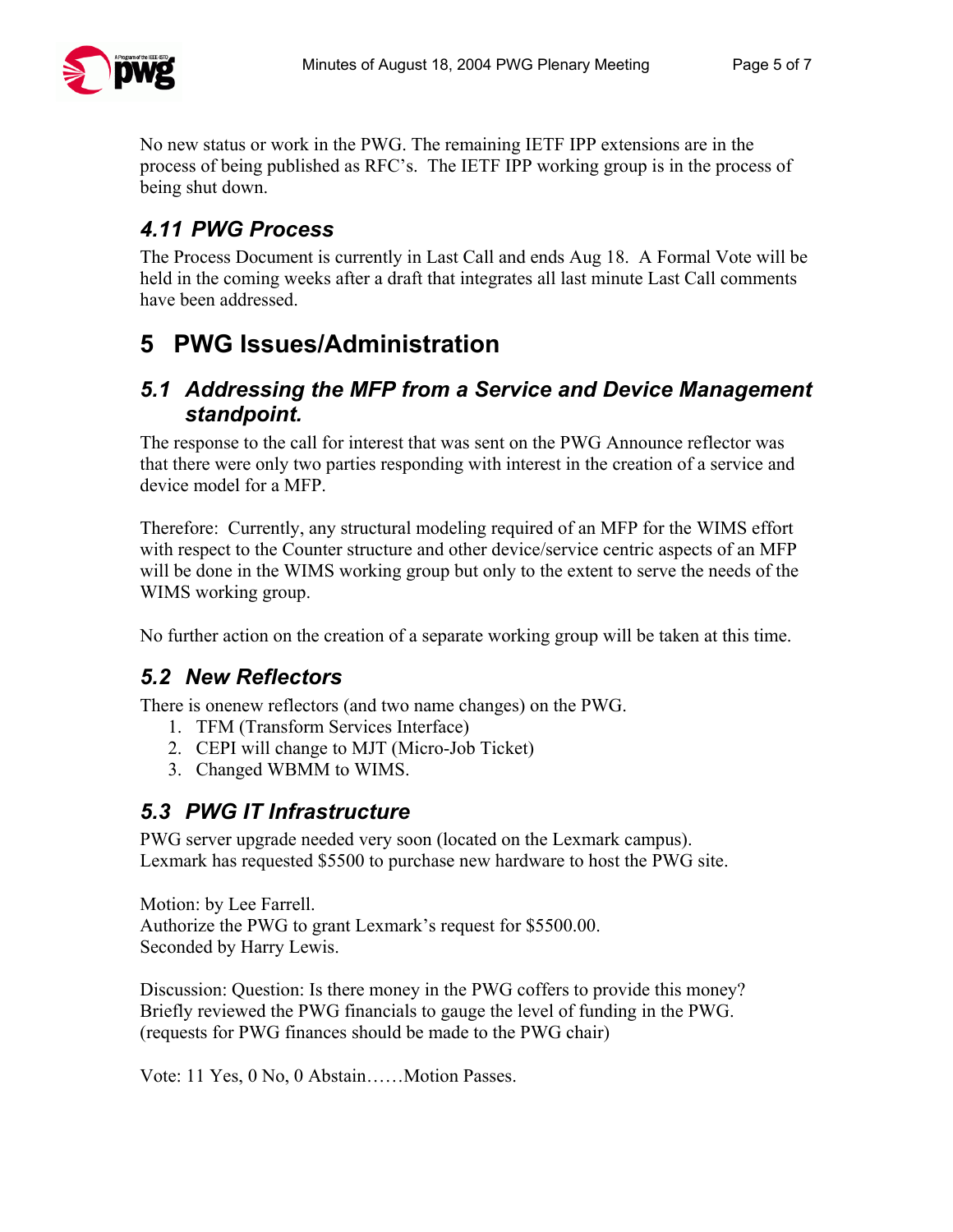

#### *5.4 Other Issues/Concerns*

None:

# **6 Next meeting (October) Day by Day Schedule**

The current August October 4-8, 2004, meeting day planning was discussed. (Lexington, KY)

Currently the tentative agenda for the week is:

- Monday afternoon (TFM/MJT)
- Tuesday (WIMS)
- Wednesday (Plenary/SM)
- Thursday/Friday (IEEE P2600)

#### *6.1 Future Meeting Schedule Weeks.*

The remaining 2004 PWG meeting schedule was presented during the plenary meeting. A very early proposal for the 2005 meeting schedule (with emphasis on co-locating with IEEE P2600) was presented.

| Week of                                         | Location                 |  |  |
|-------------------------------------------------|--------------------------|--|--|
| November (15-19, 2004);                         | San Antonio TX.          |  |  |
| (Joint meeting with with                        |                          |  |  |
| <b>Free Software Group and</b>                  |                          |  |  |
| <b>IEEE P2600)</b>                              |                          |  |  |
|                                                 |                          |  |  |
|                                                 |                          |  |  |
| 2005 Schedule (very early first draft proposal) |                          |  |  |
| <b>Jan 10</b>                                   | Tampa FL                 |  |  |
| Feb.24                                          | $^{22}$                  |  |  |
| April 11                                        | Tokyo??                  |  |  |
| <b>May 19</b>                                   | Piscataway NJ (ISTO HQ)  |  |  |
| July 14                                         | San Francisco CA (Apple) |  |  |
| <b>Sept. 15</b>                                 | <b>Madison WI</b>        |  |  |
| <b>Oct 27</b>                                   | <b>New Orleans</b>       |  |  |
| Dec. 12                                         | San Diego CA             |  |  |

Discussion on the 2005 meeting: